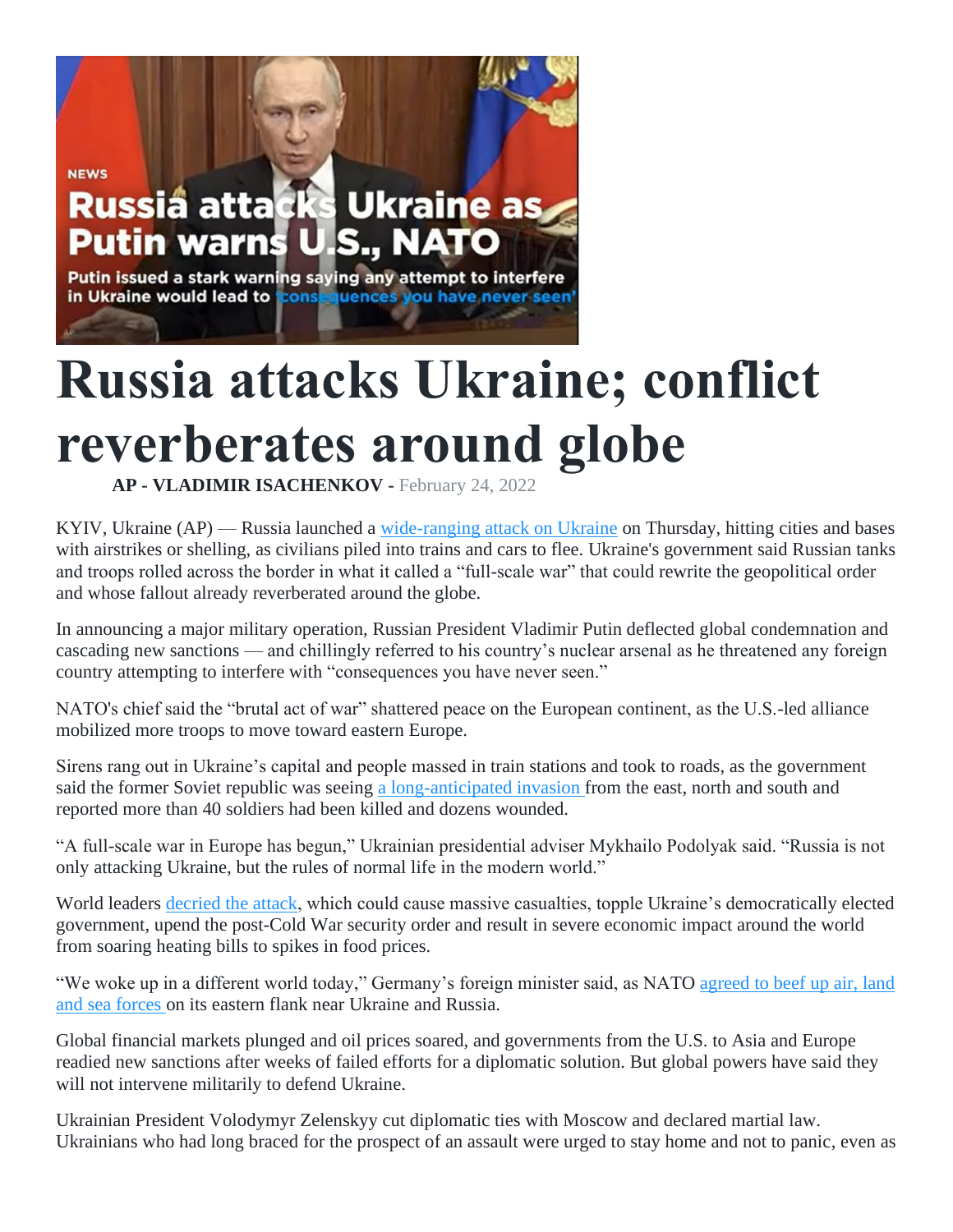officials said Russian troops were rolling into Ukraine, and big explosions were heard in the capital of Kyiv, Kharkiv in the east and Odesa in the west.

"We are facing a war and horror. What could be worse?" 64-year-old Liudmila Gireyeva said in Kyiv. She planned to head to the western city of Lviv and then to try to move to Poland to join her daughter. Putin "will be damned by history, and Ukrainians are damning him."

After weeks of denying plans to invade, Putin [justified his actions in an overnight televised address,](https://apnews.com/article/russia-ukraine-europe-russia-poland-vladimir-putin-f00872897f338dbedd857cd1d880e9d3) asserting that the attack was needed to protect civilians in eastern Ukraine — a false claim the U.S. had predicted he would make as a pretext for an invasion. He accused the U.S. and its allies of ignoring Russia's demands to prevent Ukraine from joining NATO and for security guarantees.

His spokesman said Thursday that Russia does not intend to occupy Ukraine but will move to "demilitarize" it.

NATO Secretary-General Jens Stoltenberg told reporters in Brussels: "This is a deliberate, cold-blooded and long-planned invasion. ... Russia is using force to try to rewrite history."

The attacks came first from the air. Later Ukrainian authorities described ground invasions in multiple regions, and border guards released security camera footage Thursday showing a line of Russian military vehicles crossing into Ukraine's government-held territory from Russian-annexed Crimea.

An Associated Press photographer in Mariupol heard explosions and saw dozens of people with suitcases heading for their cars to leave the city. Another AP reporter saw the aftermath of an explosion in Kyiv. AP reporting elsewhere in Ukraine found other damage.

The Russian military claimed to have wiped out Ukraine's entire air defenses in a matter of hours, and European authorities declared the country's air space an active conflict zone. Russia's claims could not immediately be verified, nor could Ukrainian ones that they had shot down several Russian aircraft. The Ukrainian air defense system and air force date back to the Soviet era and are dwarfed by Russia's massive air power and precision weapons.

U.S. President Joe Biden pledged new sanctions to punish Russia for the "unprovoked and unjustified attack." The president said he planned to speak to Americans on Thursday after a meeting of the Group of Seven leaders. More sanctions against Russia were expected to be announced.

Zelenskyy urged global leaders to provide defense assistance to Ukraine and help protect its airspace, and urged his compatriots to defend the nation. Ukraine's Foreign Minister Dmytro Kuleba pleaded: "The world can and must stop Putin. The time to act is now."

In the capital, Mayor Vitaly Klitschko [advised residents to stay home](https://apnews.com/article/russia-ukraine-entertainment-business-economy-kyiv-6c93f4964cd9d26438dfd4e9c38fe76c) unless they are involved in critical work and urged them to prepare go-bags with necessities and documents if they need to evacuate.

Anton Gerashchenko, an adviser to Ukraine's interior minister, said on Facebook that the Russian military had launched missile strikes on Ukrainian military command facilities, air bases and military depots in Kyiv, Kharkiv and Dnipro.

The Russian Defense Ministry said it was not targeting cities, but using precision weapons and claimed that "there is no threat to civilian population."

The consequences of the conflict and resulting sanctions on Russia started reverberating throughout the world.

World stock markets plunged and oil prices surged by nearly \$6 per barrel. Market benchmarks tumbled in Europe and Asia and U.S. futures were sharply lower. Brent crude oil jumped to over \$100 per barrel Thursday on unease about possible disruption of Russian supplies. The ruble sank.